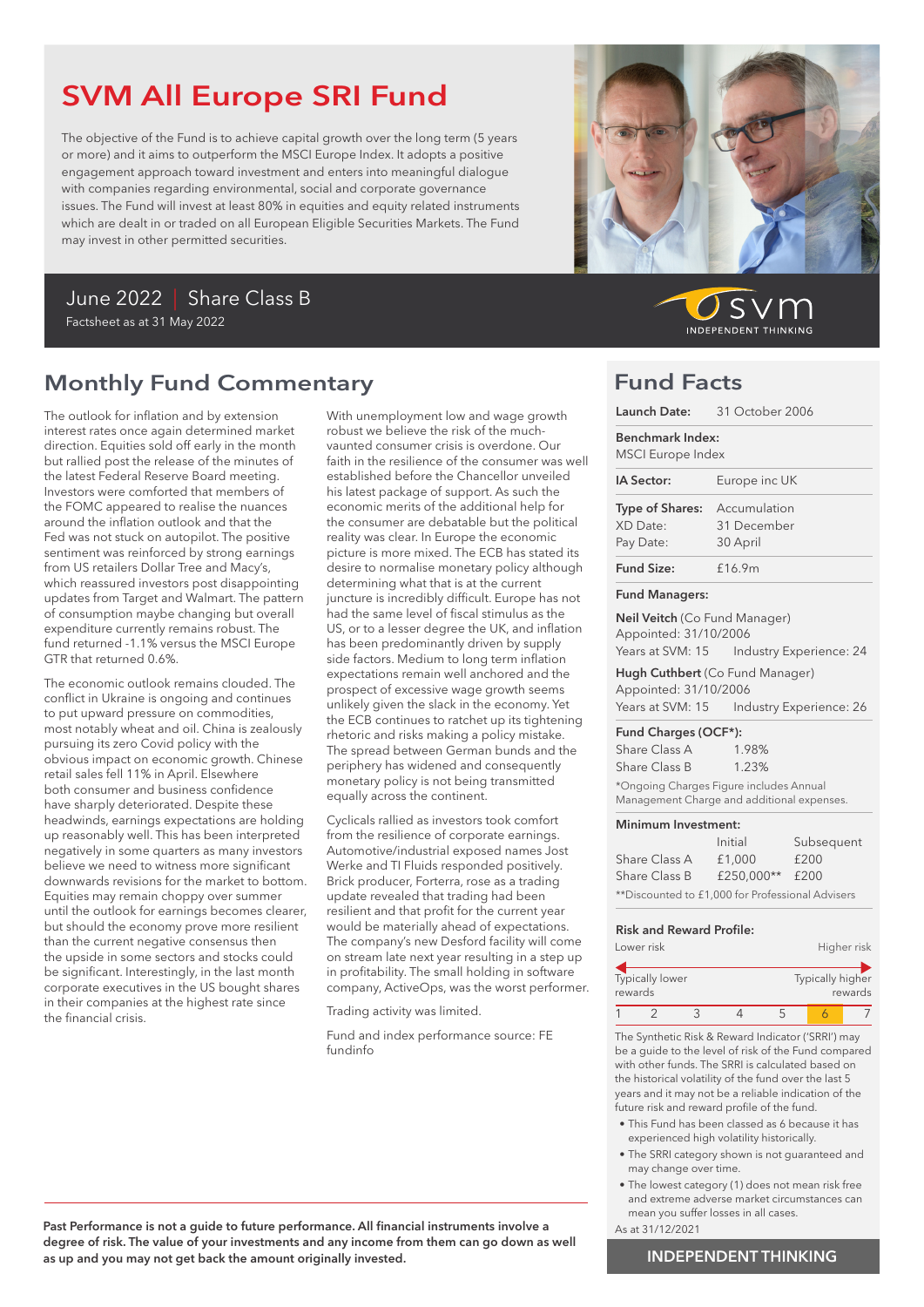### Risk Baskets

To help understand the overall balance of the portfolio, stocks are allocated to one of eight risk groups: defensive, cyclical, stable financial, unstable financial, consumer cyclical, oil & gas, mining and finally technology. Most of these groups are self explanatory but financials deserve some clarity. All financials are inherently unstable but in the main, Lloyd's underwriters and General Insurers take less balance sheet risk, so are relatively more stable than Banks or Life Assurers.

Seeing the portfolio broken down into these categories allows an understanding of how aggressive or defensive the overall portfolio is, and where risk is being taken.

| Cyclical           | 45.3 |  |
|--------------------|------|--|
| Unstable Financial | 21.2 |  |
| Consumer Cyclical  | 14.7 |  |
| Defensive          | 11.8 |  |
| Technology         | 6.2  |  |
| Stable Financial   | 0.0  |  |
| Mining             | 0.0  |  |
| Oil & Gas          | 0.0  |  |
| Cash               | 0.9  |  |
|                    |      |  |

| Cyclical            | 45.3% |
|---------------------|-------|
| Alpha FMC           | 8.0   |
| Rexel               | 5.6   |
| Smurfit Kappa Group | 5.5   |
| Synthomer           | 5.1   |
| CRH                 | 45    |

| <b>Defensive</b> | 11.8% |
|------------------|-------|
| Uniphar          | 4.5   |
| DCC              | 3.3   |
| Smith & Nephew   | 2.7   |
| Sedana Medical   | 0.7   |
| Apontis Pharma   | 0.6   |
|                  |       |
|                  |       |

| Unstable Financial   | 21.2% |
|----------------------|-------|
| OSB Group            | 5.1   |
| <b>AXA</b>           | 4.7   |
| Lloyds Banking Group | 44    |
| Prudential           | 4.2   |
| Legal & General      | 27    |

| Technology         | 6.2% |
|--------------------|------|
| Creo Medical Group | 2.7  |
| LungLife Al        | 1.9  |
| Calnex Solutions   | 1.1  |
| <b>ActiveOps</b>   | 0.5  |
|                    |      |

| <b>Consumer Cyclical</b> | 14.7% |
|--------------------------|-------|
| Norcros                  | 6.7   |
| Tesco                    | 3.O   |
| Dalata Hotel Group       | 2.5   |
| Jost Werke               | 2.4   |
|                          |       |

Stable Financial 0.0%

## This Month's Featured Stock

Mining and the Community of Collection Collection Collection Collection Collection Collection Collection Colle

### Calnex Solutions

There is a burgeoning demand for the equipment and technology that will fuel the further digitisation of our lives in the years to come. A host of new technologies exist to deliver smart cities brimming with voice activation, data collecting sensors and autonomous driving cars. But for this to become a reality something more mundane is required to host the sophisticated new products and services, and that is an efficient and effective telecoms network to provide the backbone for this exciting new future. Despite its relatively small size, with a market capitalisation under £150m, Calnex Solutions plays a significant global role in delivering the quality of network required to

meet this need. The company's products are responsible for testing and maintaining both networks and datacentres and has seen robust growth in recent years. Customers appear to have faith in the products they supply evidenced by the average customer retention rate of some 9 years. Following a strategy of quality over quantity the company has become a reliable partner for telecoms company's worldwide who are happy to pay a premium for reliability particularly when testing and maintenance represents only a small portion of their overall capex budgets. This also allows Calnex Solutions to boast healthy gross margins, in some instances as high as 80%.

While focussing on managing the exponential growth they have experienced the company has been less successful in providing a comprehensive ESG strategy and reporting structure. We have had discussions with the company's CFO regarding this issue and we are promised improvements in the upcoming annual report (the company has a March year-end). Improvements in this area should not only reduce the company's underlying ESG risk profile but also enhance shareholder value in what is already an attractive investment proposition.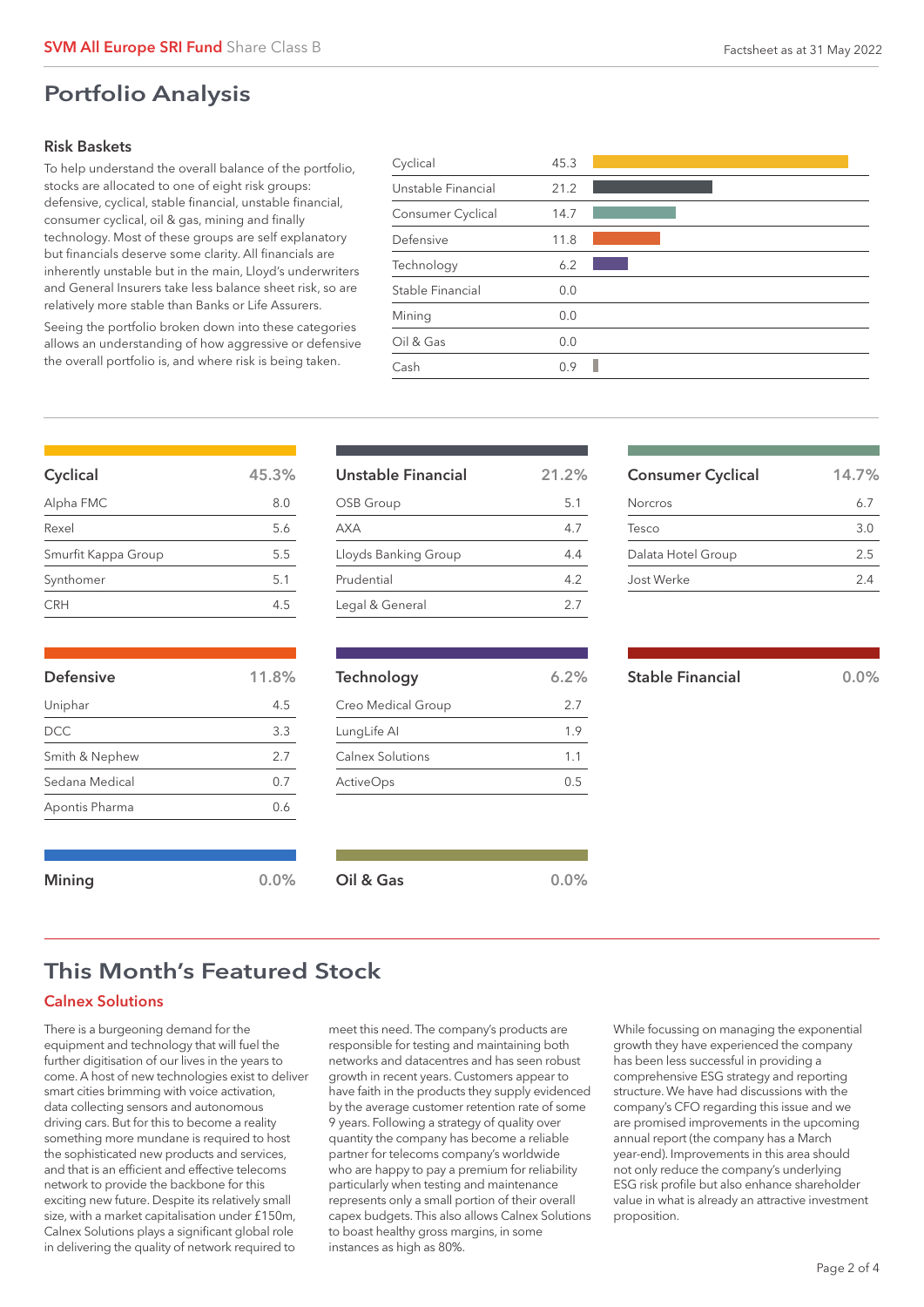## Portfolio Structure

As an unconstrained fund we invest in our highest conviction ideas irrespective of market capitalisation, country or sector. As a consequence The SVM All Europe SRI Fund portfolio will vary considerably from the benchmark index and from other funds that are in the same IA sector.







| <b>Size Analysis</b>                             | (% ) |
|--------------------------------------------------|------|
| $\blacksquare$ Mega Cap (> $\epsilon$ 50bn)      | 0.O  |
| <b>Large Cap (&lt;<math>\epsilon</math>50bn)</b> | 30.3 |
| $\blacksquare$ Mid Cap (< $\epsilon$ 10bn)       | 37.5 |
| Small Cap (< $\in$ 1bn)                          | 31.2 |
|                                                  |      |

### Country Breakdown

|         | No. of Stocks | (% ) |  |
|---------|---------------|------|--|
| UK      | 18            | 64.0 |  |
| Ireland | 4             | 17.0 |  |
| France  | 3             | 14.4 |  |
| Germany | 2             | 3.0  |  |
| Sweden  | 1             | 0.7  |  |
| Other   |               |      |  |

| <b>Sector Breakdown</b>       | (% ) |
|-------------------------------|------|
| Industrials                   | 32.2 |
| Financials                    | 21.2 |
| Materials                     | 18.9 |
| Health Care                   | 13.1 |
| Information Technology        | 5.7  |
| <b>Consumer Discretionary</b> | 5.1  |
| Consumer Staples              | 3.0  |
| Energy                        | 0.0  |
| <b>Communication Services</b> | 0.0  |
| Utilities                     | 0.0  |
| Real Estate                   | 0.0  |





| <b>Currency Exposure</b> | (% ) |
|--------------------------|------|
| $\blacksquare$ Euro      | 34.4 |
| Sterling                 | 64.0 |
| ■ Swedish Krona          | 0.7  |
|                          |      |